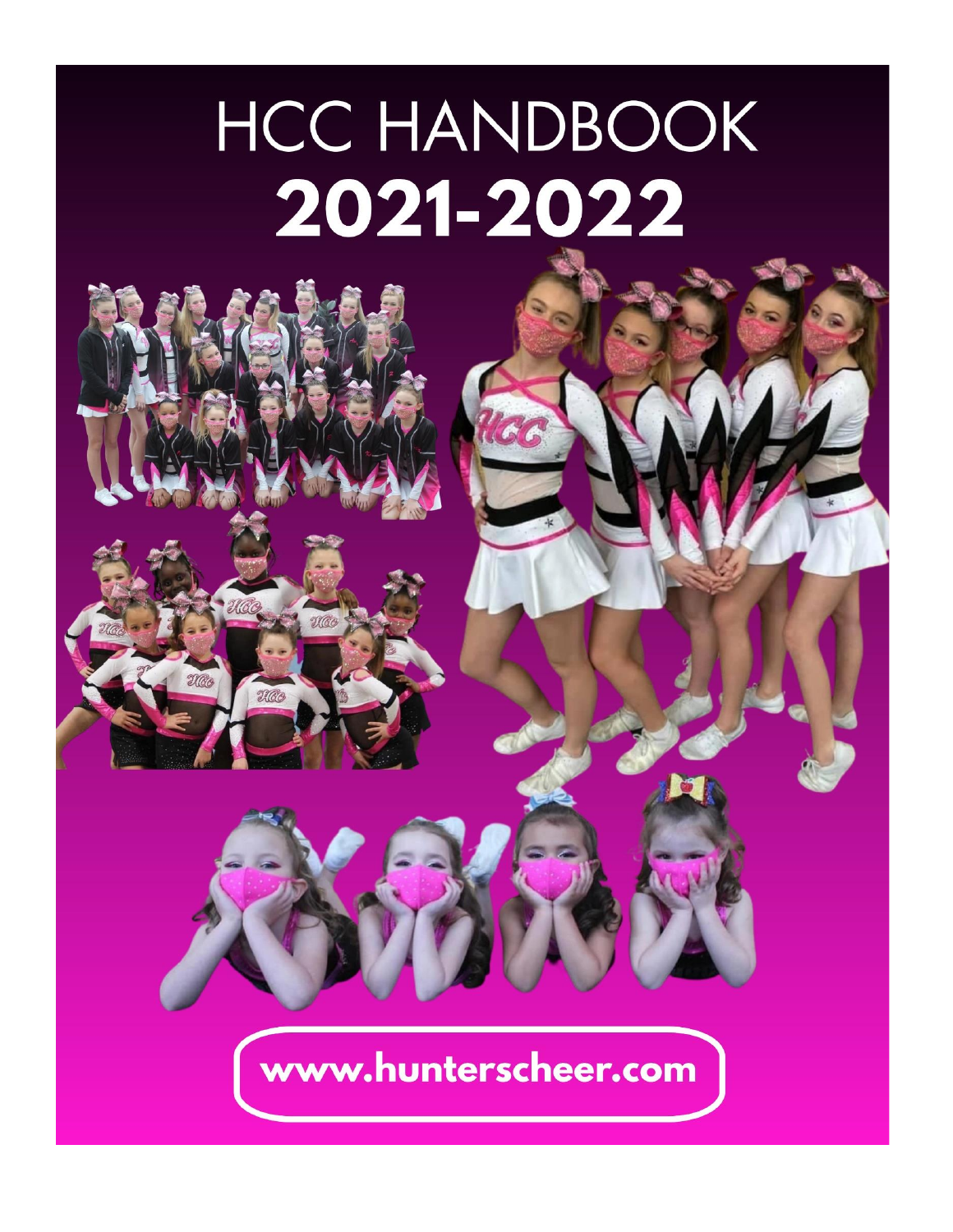**Welcome!**

*Thank you for your interest in our 2021-2022 Hunters Competitive Cheer Program. We are very excited to begin Season 4 in our program with new and exciting events coming! Our program has been very stable within our community with a reputation of being competitive, award winning choreographed routines, well organized, and consistent coaching staff.* 

*We are very excited you are considering being a part of our cheer family here at HCC. Our mission is to build strong, self-confident, self-disciplined, loyal athletes and families.*  We value our athletes with dedication, integrity and in the development of the *cheerleader both in and out of our gym.* 

*This Program Handbook is designed to give you an idea of the requirements, financial obligations and involvement needed to participate in all-star competitive cheerleading. If you have any questions regarding information within this handbook, please feel free to contact us.* 

*Please read this handbook in its entirety prior to tryouts!*

*We look forward to a great Season 4 at HCC and getting to know athletes and their families.* 

> *HCC Coaches: Tonia Grimsley Julie Thompson Brenda Poythress*

> *Team Mom: Laura Lee Garrett*

#### *HANDBOOK OVERVIEW AND EXPECTATIONS*

Please be sure you review this handbook thoroughly, and once read you will sign electronically using our Jackrabbit communication platform.

Please use this handbook FIRST when you have questions throughout the season, or you may contact the Team Mom before contacting the coaches or Mrs. Hunter.

As a program, we value not only the talent of our athletes, but the class and dignity of our athletes, coaches and families. All athletes and parents/guardians of the HCC program are bound by the policies and code of conduct within this handbook.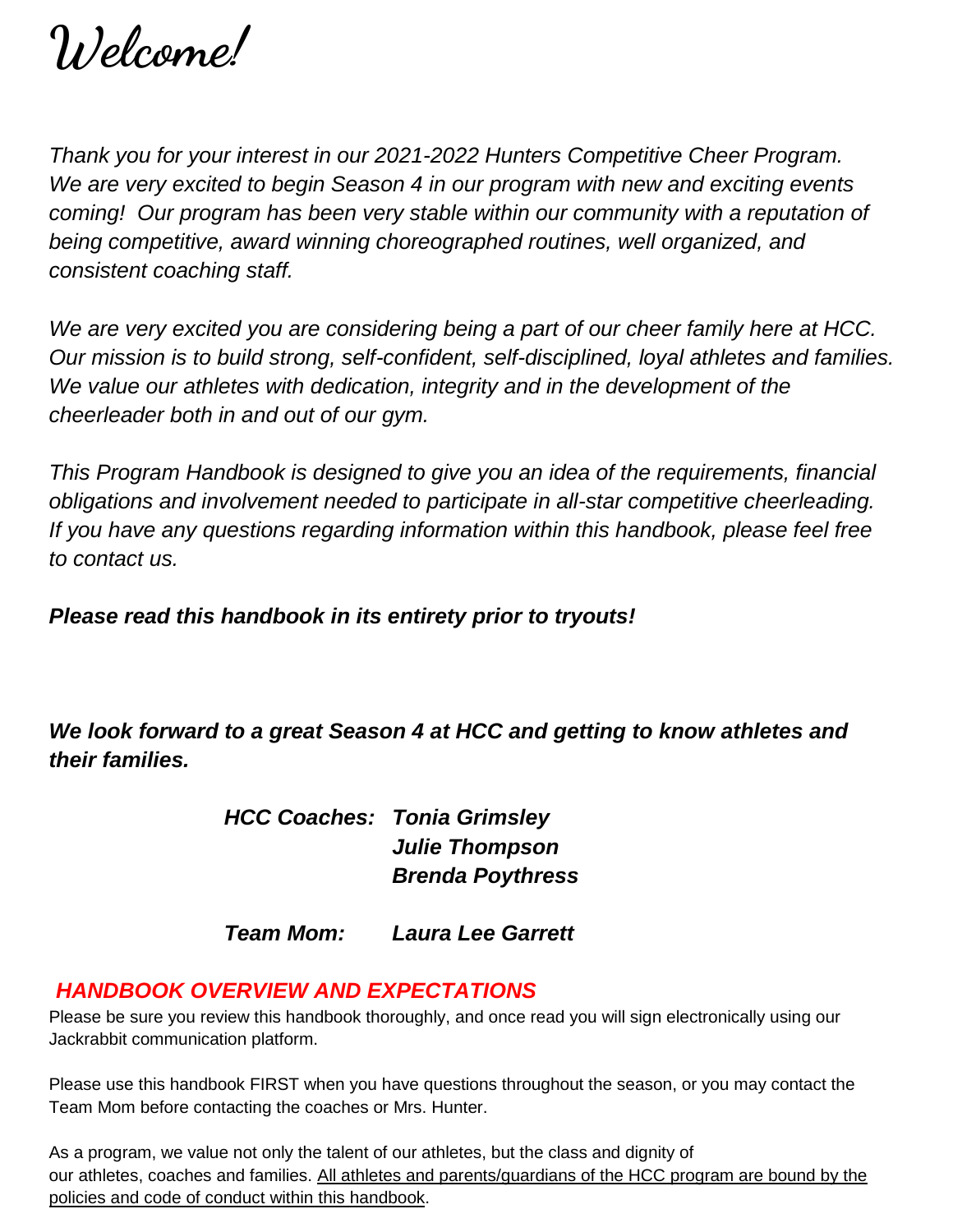#### *Parents and athletes should be aware that All-Star cheerleading will require a significant amount of time and financial commitment. Athletes in our program are asked to make HCC a priority over any other*

*outside activities/sports.* Our season lasts for approximately 12 months (June 2021 to May 2022). Depending on any competitions we win, we may be able to attend US Finals or Summit. If any of our teams are awarded bids during competitions, it is our priority to work with those teams during extra practices before the end of our season. You will be notified as early as possible for any extra dates added.

#### *GENERAL INFORMATION*

- *ONLY* registered athletes are allowed in the gym practice area.
- Parents, siblings, friends, etc are not allowed in the practice area unless invited by the HCC coaches.
- NO food, gum or drinks besides water are permitted in the practice area.
- Choreography routines, practices or competition routines *MAY NOT* be posted on social media of any platform until approved by HCC coaches.
- ALL cell phones or other electronic devices are to be placed on silent mode and left in a designated bin on arrival to the gym. These devices will be returned at the end of practice session.
- Should an emergency occur within your family, please notify the Team Mom or HCC coach if during practice times.

*HCC* team names and its logo are considered proprietary, and may NOT be reprinted on any apparel or other items for distribution or sale. All items will be sold through our HCC program.

#### 2021-2022 POTENTIAL SEASON GUIDELINES DUE TO COVID-19:

- ON ARRIVAL each athlete will have their temperature taken. If their temperature is above 100.4F they will not be allowed to enter the gym and attend practice.
- Each athlete will hand sanitizer on arrival.
- Each athlete MUST wear a personal face covering entering gym and exiting gym after practice. Should we participate in partner stunting, we will ask each athlete to wear their face covering when not able to maintain 6ft distance. We will not do extensive cardio with athletes wearing face covering.
- Each athlete MUST bring their personal water bottle or disposable sports drink. NO sodas allowed in gym. Athletes need to maintain hydration during practices.
- NO SHARING of food or drinks will be allowed between athletes while in gym.
- We ask that each athlete bring at least amount of items with them to practice.
- Each athlete should wear personal shoes into the gym in the designated area, then change into cheer shoes before entering the practice area. We hope to have disinfectant spray to use on shoe bottoms to avoid further transmission of any germs.
- Our gym heating and air units have been confirmed to have HEPA filtration in gym areas to aid in safe air quality of all athletes.

# *ATTENDANCE POLICY*

Athletes are required to attend weekly mandatory practices, especially once choreography is done. We understand there will be times when they will not be able to attend practice, but we ask that all efforts are made each week to be present and on time.

If your child is sick with fever, flu symptoms or viruses, we ask that you do not bring your child to practice. If they do not have a fever, but feel they can attend practice, we may ask that they sit on the sidelines to avoid the spreading of germs, but will allow them not to miss any important routine changes.

If your child has an injury that prevents active participation at practice, we ask for a written note from the doctor with restrictions that we are to follow. We do ask that your child continue to attend practice to avoid missing routine changes and announcements. If your child is absent for medical reasons and unable to participate in upcoming competitions, we ask that you notify the coaches ASAP so that a substitute can fill their spot.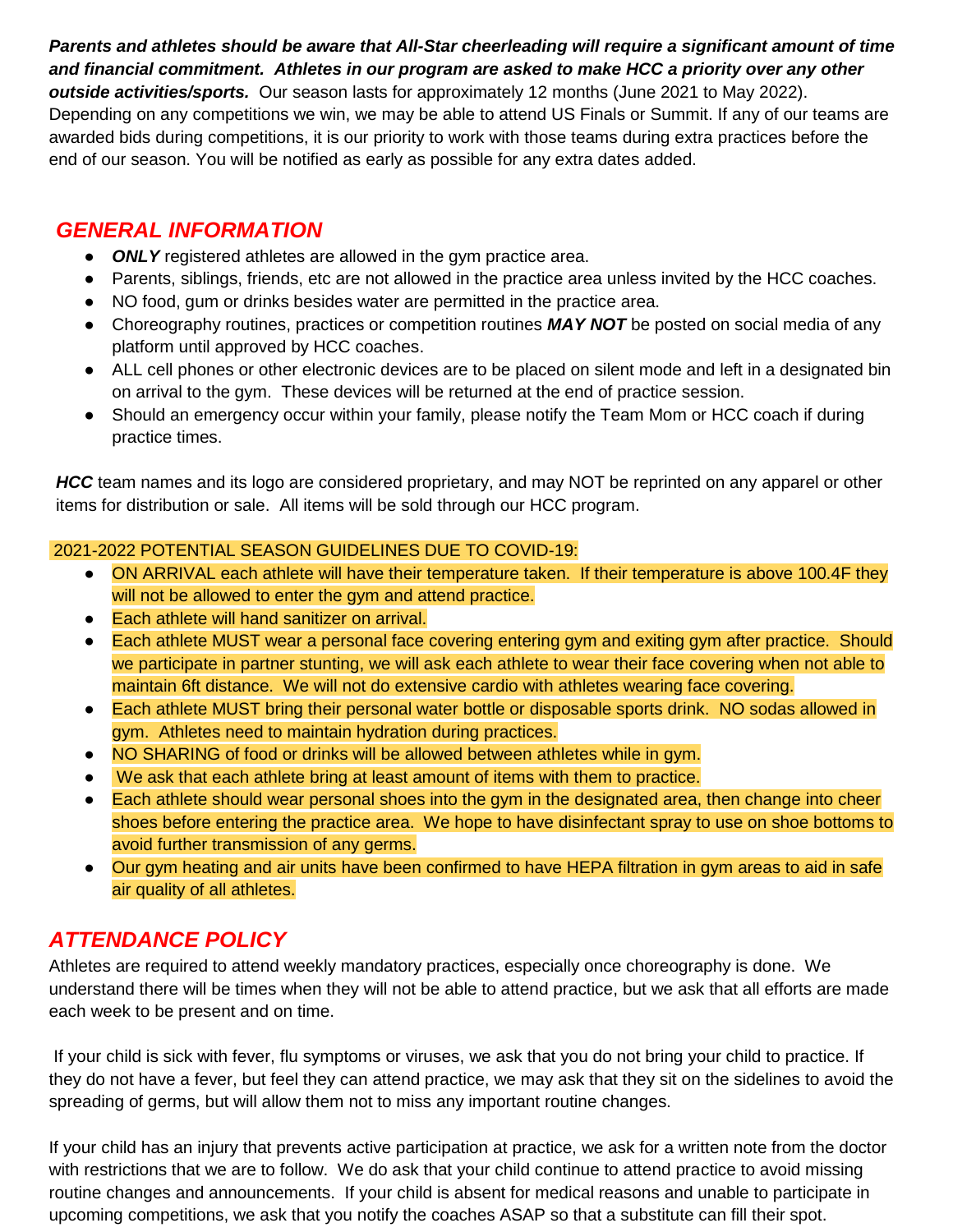**Absolutely NO ABSENCES allowed:**

- **The week before competition**
- **ON competition day**
- **For mandatory camps or events**

**ALL COMPETITIONS ARE MANDATORY. HCC coaches reserve the right to replace your child's spot if a competition is missed.** 

**Please notify your HCC coaches of planned vacations and absences at the beginning of the season. We cannot guarantee that practices/clinics/choreography weekend will interfere with anyone's individual plans. HCC will inform athletes and families of scheduled events as early as allowable at the beginning of season.** 

#### *ATHLETE BEHAVIOR & CONDUCT*

All athletes and parents are expected to promote friendship through support, encouragement and respect. Be respectful and courteous to everyone within our gym and at all competition events.

Negativity, gossip (whether in the gym or on social media) and hostility toward another athlete, parent, other programs, or staff at HCC will NOT be tolerated. HCC coaches reserve the right to dismiss an athlete from the team if this behavior is observed.

Athletes are NOT ALLOWED to post any inappropriate pictures, language or messages on social media platforms (to include text messages, Facebook, Instagram, Twitter, group chats or Tik Tok) about another individual or program or Hunters Dance/Cheer staff. If an athlete is caught with such behavior, grounds for immediate dismissal will occur.

NO Bullying will be tolerated, either in person OR on social media, texts or group chats.

NO team videos are allowed to be posted publicly on ANY social media platform without permission of HCC coaches. ALL choreography, including dances, stunts, music, etc. should be highly protected until competition time.

#### *COMPETITION BEHAVIOR & DRESS CODE*

Athletes and parents are expected to demonstrate positive sportsmanship and behavior at all times. All program members are required to demonstrate positive support for each other, coaches, fans and judges at competition or other events attended.

Athletes and parents are asked not to approach other team athletes, parents, judges or coaching staff with negative behavior or comments.

Athletes MUST ARRIVE "mat-ready" to each competition to include uniform, shoes, bow, makeup and hair, on time And most of all a Positive attitude!!

Athletes MUST ARRIVE at least 2 hours before the scheduled time to compete at the venue. Schedules are subject to change without notice and we are not able to warm up if everyone is not in attendance. Therefore, it is always MANDATORY that you arrive at the time given to you.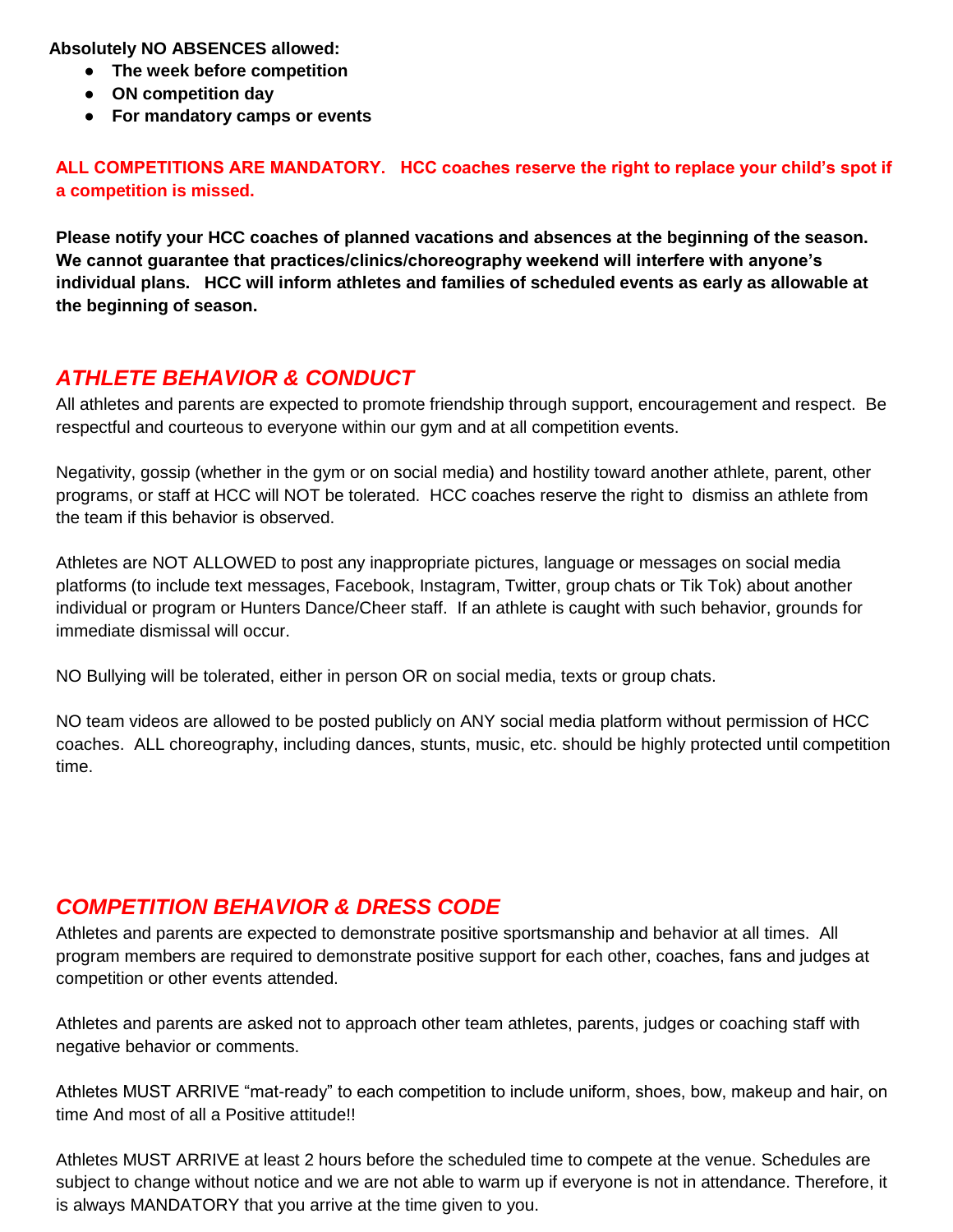ALL jewelry and nail polish must be removed. NO artificial nails are allowed and natural nails MUST be trimmed to the tip of finger.

Athletes should practice good personal hygiene and clean appearance inside and outside of practice.

Competition shoes and HCC Jersey must be worn at all times while inside the venue. IF you do not have a HCC jersey, you can cover your uniform with your HCC jacket.

ALL non-uniform items such as sunglasses, cellphones, airpods, ipads and backpacks must be put away by team meet-up time and any braces/tape needs to be applied prior to performing.

During competition months (November - May), athletes may **NOT** have any unnatural hair colors (pink,blues,greens,etc).

#### *EVALUATION & TEAM PLACEMENTS*

HCC tryouts will be held as an evaluation process for the HCC coaches to carefully assess each athlete's skills, techniques and mental mindset. This will allow the coaches to properly place your child on the team that they feel will be best for them.

We expect to have teams with different age levels and skill levels within each group. Age will not define the team your child may be placed on.

Team placement is driven by the skills that the athlete can perform within the components for certain levels. Certain skills that are shown by the athlete (tumbling, stunting, counting) are taken into consideration for mastery once the season begins. Certain tumbling skills are NOT the final determination regarding team placement.

Teams will be structured so that we are able to successfully max out the scores in all the performed skills and execution. Additional athlete attributes such as attitude, leadership, drive, overall commitment are factored into the evaluation and team placement process.

Throughout the season, and when deemed in the best interest of the athlete, team, and/or program, HCC retains the right to:

- Place the athletes on the team(s) we feel will best suit them and the program.
- Move, replace, add, suspend or dismiss an athlete for a period of time or indefinitely from the program based on criteria but not limited to: attendance, conduct, skills, finances or conflicts with other athletes and/or staff.
- Decide the roles and/or positions the athlete will have on their team.
- Request that an athlete or team take additional classes or camps to improve their skills during the season.

#### *PROGRAM WITHDRAWAL or DISMISSAL*

Should an athlete choose to leave the program at any time prior to the end of season, a 30 day notice is requested.

ANYONE threatening to quit or pull their athlete from the team at any time during the season, may automatically be dismissed from the program. Again, this is a COMMITMENT to the program and team your child is placed on.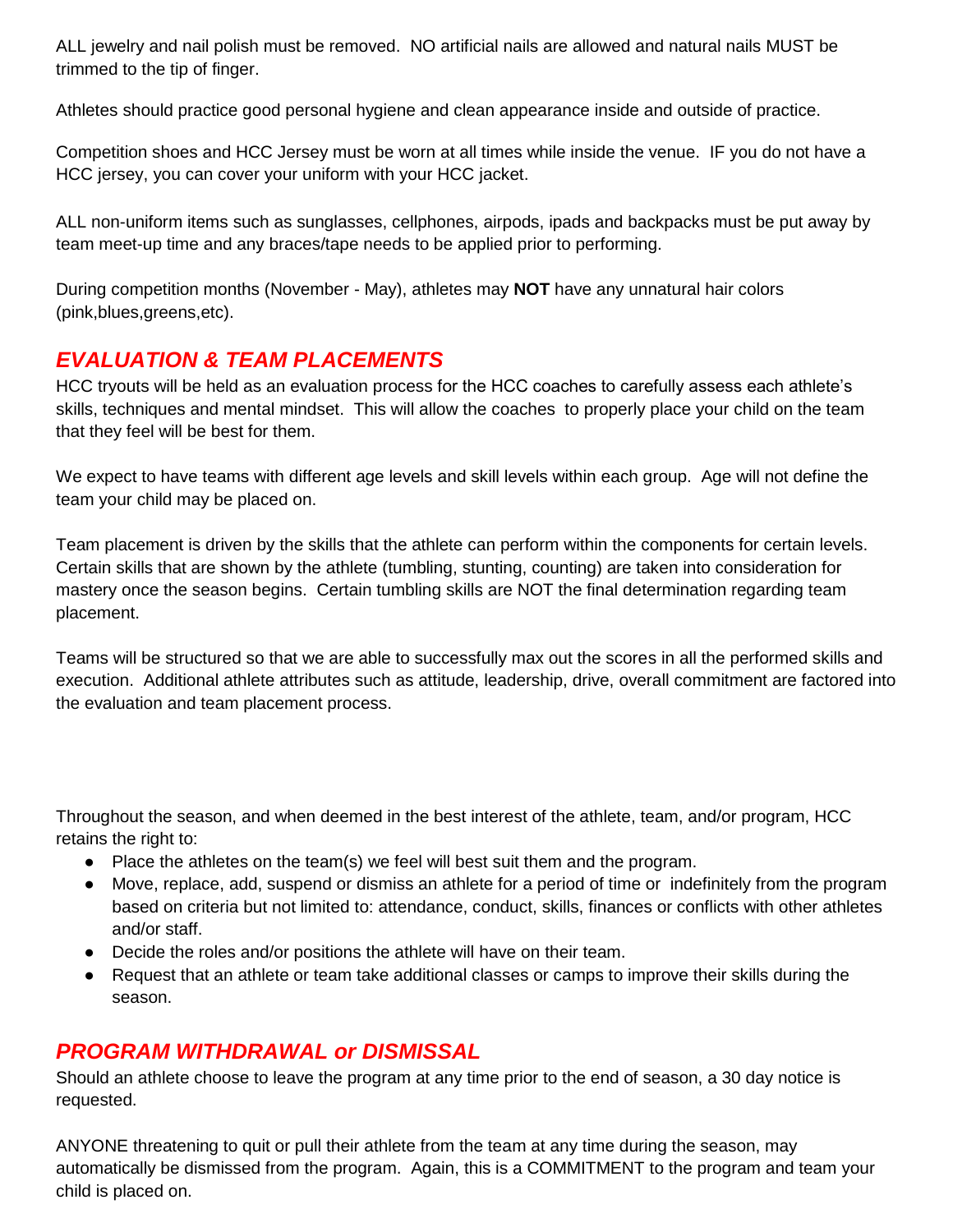In the event that an athlete withdraws from the program OR is dismissed at any time during the season, any fees that are due within that calendar month will be charged to your account by the last day of that month. This includes any competition fees, miscellaneous fees, pre-ordered merchandise, and/or monthly tuition charges.

Any or all Fees that are prepaid prior to an athlete withdrawing or being dismissed from the program are NONrefundable.

# *FINANCIAL POLICIES*

Team fees are an annual financial commitment from June to May 30th of the following year OR through participation of US finals or Summit which run into the month of May.

A schedule of fees and payment due dates will be listed in this handbook. Parents and/or responsible adult parties will be asked to sign and acknowledgement of financial policies for the 2021-2022 season and will be responsible for keeping his/her athlete account current and in good standing.

Monthly tuition fees are due and will be drafted on the 5th of each month. All other cheer fees due are drafted on the date as stated on the fee schedule included. Additional fees that may be incurred include, but not limited to, travel expenses, team/individual pictures, specialty classes or clinics, or optional apparel items.

Hotel accommodations and travel expenses may occur during our cheer season. These expenses will be the responsibility of the athlete's parents and will not be placed on your cheer account. HCC is not responsible for reimbursing travel expenses to athletes or individuals in the unforeseen cancelling of events, athletes loss of skills, injury or athlete's removal from the program.

Some competitions out of town are required "Stay-to-Play", and require that ALL travelers book a specific hotel through a designated agency. Parents will be notified of these competitions in advance and will be managed through an HCC coach.

**IMPORTANT:** If your account is delinquent by more than 30 days, Hunters Dance/Cheer reserves the right to:

- Withhold services (i.e private lessons, classes, etc)
- Withhold uniforms, practice wear, bows, etc
- Withhold any shop or preorder apparel purchase

### *FUNDRAISING*

During our 2021-2022 cheer season, we are planning on having several fundraisers to help with miscellaneous cheer expenses each team or athlete will need. This may change depending on COVID-19 restrictive guidelines. Each athlete and parent/guardian will be required to participate in such fundraisers that will be of benefit for their specified team and will be credited to only the athletes that participate. 10% of the gross total from EACH fundraiser will be deposited into our HCC account for each participating team.

Fundraising profits are used to help offset team specific financial costs of new uniforms, attendance fees to US Finals or Summit competitions, and items needed throughout the year.

If an athlete quits their team for whatever reason, all funds allotted for said athlete will be forfeited. No cash monies will be distributed to the athlete.

#### *COMMUNICATION*

Athletes and parents are responsible for regularly checking emails, our new website (www.hunterscheer.com), Team app (Group Me), and/or FB groups to obtain the most up-to-date information about the program, schedule, events, etc. We will also have important classes and updates on the new JackRabbit parent portal.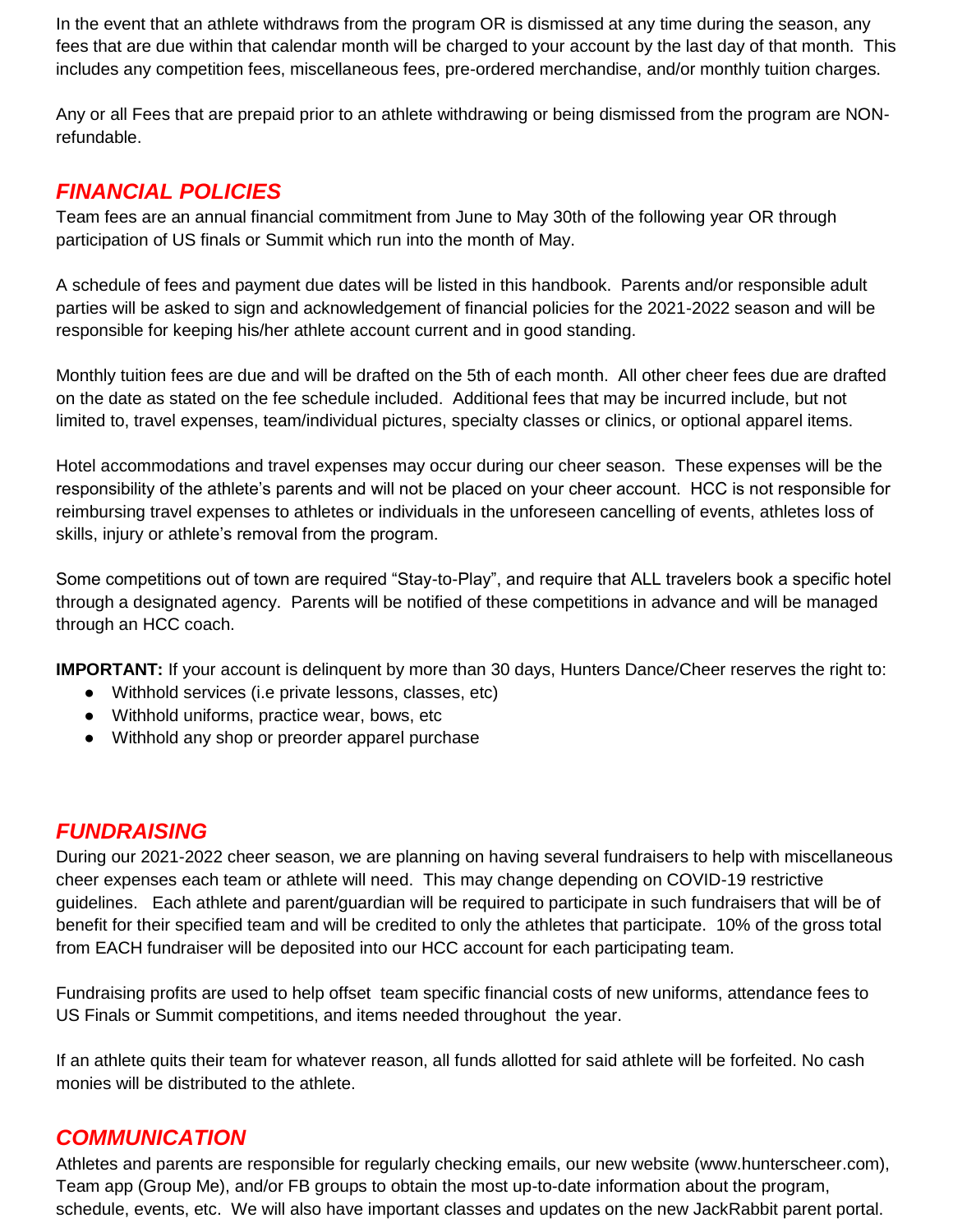Any program information that is communicated should be assumed confidential to the HCC program members only unless stated otherwise by the coaches.

IF there are any questions or concerns that need attention, we ask that you use the following communication chain of command. (The coaches will need to stay focused on running practice, following USASF rules and regulations during practice, and ensuring the safety of your children).

- 1. Team Mom
- 2. Team coach
- 3. Gym Owner (Mrs. Hunter)

HCC will communicate primarily through the platform using "*GROUP ME".* 

Once teams are established you will be notified and provided a link to join the designated parent group. This app is FREE and so far has been the easiest platform of communication within our groups. (We do ask, however, **NO** negative comments or conversations are stated within the group you are in. We ask that you keep all conversations positive and encouraging, as well as, informative to all parties involved.)

#### *SUMMER CLINICS & CHOREOGRAPHY CAMP*

It is our hope we will be able to offer summer clinics in preparation to begin our cheer season. These clinics are not mandatory but are **strongly** encouraged. We plan to offer a base/stunt clinic; flyer/stunt clinic and tumbling clinics. Dates and fees will be provided once set.

### **CHOREOGRAPHY camp:**

#### \*\*\*\*\*\*\*\*\*\*\***MANDATORY\*\*\*\*\*\*\*\***

We will have a guest choreographer to assist us with the HCC routines for competition. We will have a mandatory weekend choreography clinic for each team where we will learn the routine and work on stunting/pyramid. It is imperative that each girl attend! The choreography clinic dates will be confirmed once tryout evaluations are done and teams are made. We estimate these camps to be within the months of July and August.

### *COMPETITIONS*

Each team will attend 2-5 competitions. This will be based on event location and readiness of each team to compete. **Once teams are fielded, we will let you know which events your team will be attending.** 

**TENTATIVE** competition dates and locations are as follows: (dates/times may be changed)

**November** Cheersport Concord-November 13

**December** Jamfest Raleigh-December 5 Cheersport Greensboro-December 11

**January** NCA Concord-January 8 Spirit of Hope Charlotte-January 15 and 16 All-Star Challenge Raleigh-January 29 and 30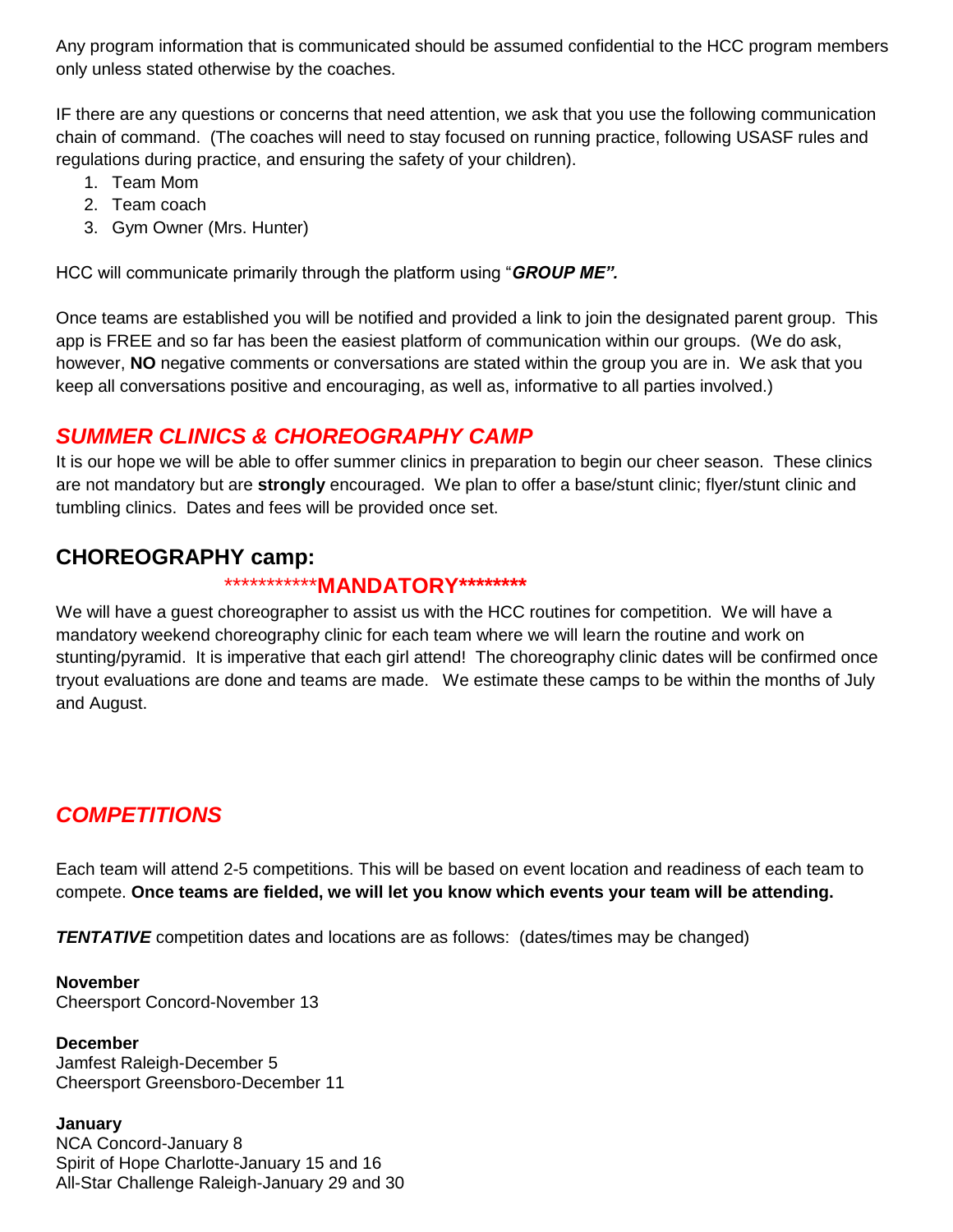#### **February**

All-Star Challenge Rocky Mount-February 12

#### **March**

Encore Concord-March 5-6 Spirit Xpress Raleigh-March 6 Cheer Ltd Myrtle Beach-March 19 and 20

Possible additional competitions: May US Finals - Virginia Beach May D2 Summit - Florida April/May D1 Summit (ONLY IF WE HAVE AN INTERNATIONAL TEAM)

\*This is tentative as all competitions have not been released yet. As soon as they have been released we will finalize the schedule. It will be finalized by October. We will not attend all competitions, these are just options we are choosing from.\*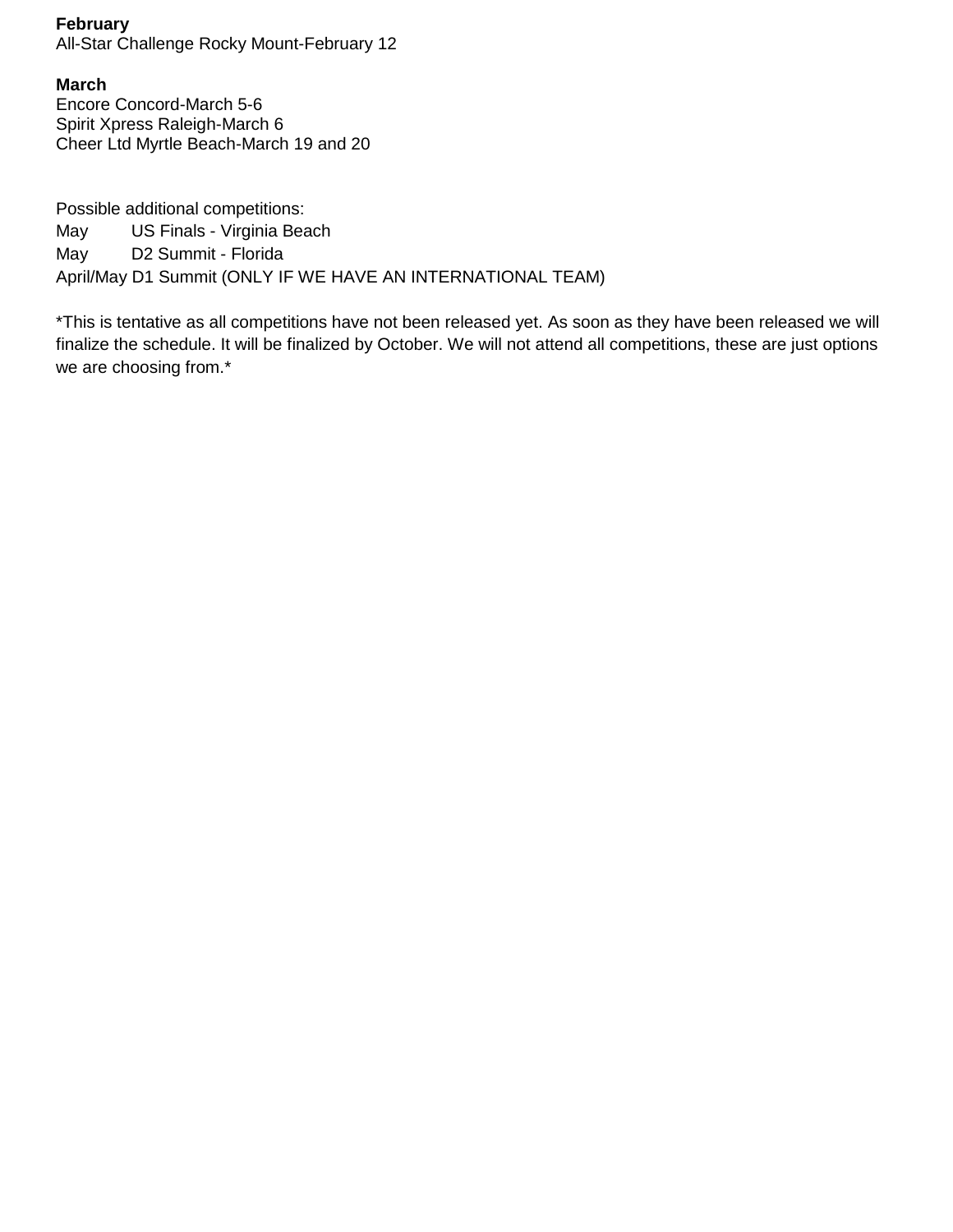## Athlete Code Of Conduct

**Being part of the HCC family gives our athletes a special opportunity to develop not only physical conditioning & athletic skill, but also teaches and reinforces the character traits needed for success in life.** 

- ★ Attendance at practice is critical. If you are going to be absent, you MUST notify your HCC coach before your scheduled practice time.
- $\star$  Excessive absences may result in removal from your team.
- ★ Participation in our HCC program takes precedence over ALL other extracurricular activities, Including school cheer!
- ★ Social media responsibility…..ANY negative, inappropriate, vulgar, insensitive conduct on social media by parents or athletes will result in dismissal from the HCC program.
- ★ Please leave any valuables at home or with a parent during practice and competitions. HCC is not responsible for any lost or stolen items.
- **★** No profanity or bullying will be tolerated!
- ★ NO gossip!
- ★ Only cheerleaders, team coaches and team mom are allowed in the gym during practices. No friends, siblings or parents will be allowed unless invited by the coaches.
- ★ DO NOT yell at your teammates OR try to correct a mistake made by someone other than yourself. That is the coach's responsibility!
- ★ If an issue arises between you and a teammate, the problem will be addressed by the team mom in a private setting first. If not resolved, the HCC coaches will intervene and notify parents accordingly.
- ★ You are expected to have a positive attitude during practice and to respectfully address your coaches and teammates in that manner.
- ★ You MUST understand that the team or position you are placed on is what is needed to be successful for the team and not just one element in the routine.
- ★ You MUST understand that all team, position, and routine decisions are left to the discretion of the coaches. If an athlete has a concern or opinion that conflicts with the coaches' decision, the athlete may address it with the coach outside of practice.
- ★ NO cell phones during practice. You will be asked to place them in the designated box until practice is over. IF there is an emergency, we will notify your parents accordingly.
- ★ You MUST wear appropriate cheer shoes during practice. NO flip flops, crocs, or regular tennis shoes will be allowed during practice.
- ★ MOSTLY, feel FREE to talk to one of your coaches or Team Mom about anything personal or cheer related; just remember to do it at an appropriate time and not during practice.

By signing below, I agree that I have completely read and understand all the codes of conduct listed above for the Hunters Competitive Cheer program. I agree to follow all the rules set forth by the HCC coaches. If i fail to do so in any way, I understand that I am at risk from being removed from the program. I also understand that I or my family may be dismissed from the HCC program for any violations of the rules within the handbook that has been provided for me.

Athletes printed name:  $\Box$ 

Athletes signature: etc. Athletes signature: etc. Athletes signature: etc. Athletes signature: etc. Athletes  $\Box$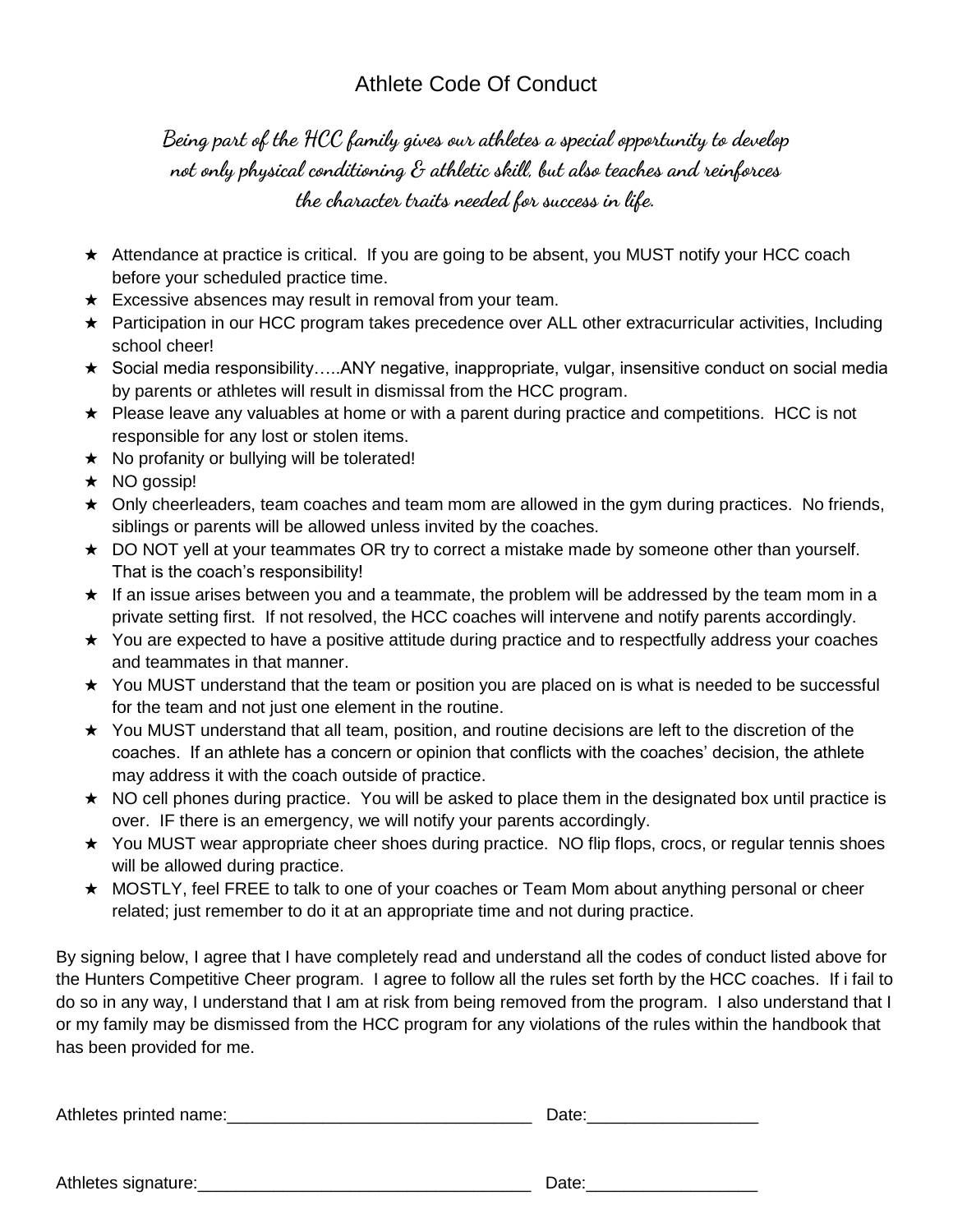| <b>DIVAS</b> |                              |               |  |
|--------------|------------------------------|---------------|--|
| <b>Date</b>  | <b>Charge</b>                | <b>Amount</b> |  |
|              | <b>June 2021</b>             |               |  |
| 6/5/2021     | <b>Annual Registration</b>   | \$35.00       |  |
| 6/5/2021     | <b>June Tuition</b>          | \$40.00       |  |
| 6/5/2021     | <b>Uniform Down Payment</b>  | \$100.00      |  |
|              | <b>July 2021</b>             |               |  |
| 7/5/2021     | Choreography Camp            | \$50.00       |  |
| 7/5/2021     | <b>July Tuition</b>          | \$40.00       |  |
| 7/5/2021     | <b>Practice Wear</b>         | \$100.00      |  |
|              | <b>August 2021</b>           |               |  |
| 8/5/2021     | Bookbag and Bow              | \$140.00      |  |
| 8/5/2021     | <b>USASF</b>                 | \$35.00       |  |
| 8/5/2021     | <b>August Tuition</b>        | \$40.00       |  |
|              | September 2021               |               |  |
| 9/5/2021     | <b>September Tuition</b>     | \$40.00       |  |
| 9/5/2021     | <b>Competition Gift Fees</b> | \$20.00       |  |
| 9/5/2021     | <b>Balance on Uniform</b>    | \$100.00      |  |
| 9/5/2021     | Team Jersey (new girls       | \$70.00       |  |
|              | only)                        |               |  |
|              | October 2021                 |               |  |
| 10/5/2021    | <b>October Tuition</b>       | \$40.00       |  |
| 10/5/2021    | <b>Competition Fee</b>       | \$100.00      |  |
| 10/5/2021    | <b>Music Fee</b>             | \$50.00       |  |
|              | November 2021                |               |  |
| 11/5/2021    | <b>November Tuition</b>      | \$40.00       |  |
| 11/5/2021    | <b>Competition Fee</b>       | \$100.00      |  |
|              | December 2021                |               |  |
| 12/5/2021    | December tuition             | \$40.00       |  |
|              | <b>January 2022</b>          |               |  |
| 1/5/2022     | January tuition              | \$40.00       |  |
| 1/5/2022     | <b>Coaches Fee</b>           | \$25.00       |  |
|              | February 2022                |               |  |
| 2/5/2022     | <b>February tuition</b>      | \$40.00       |  |
| 2/5/2022     | <b>Competition Fee</b>       | \$100.00      |  |
|              | <b>March 2022</b>            |               |  |
| 3/5/2022     | <b>March Tuition</b>         | \$40.00       |  |
| 3/5/2022     | US Finals/Summit gifts &     | <b>TBD</b>    |  |
|              | fees                         |               |  |
|              | <b>April 2022</b>            |               |  |
| 4/5/2022     | <b>April Tuition</b>         | \$40.00       |  |
|              | <b>May 2022</b>              |               |  |
| 5/5/2022     | May tuition                  | \$40.00       |  |

*\*\*Other Fees will be listed below all fee sheets\*\**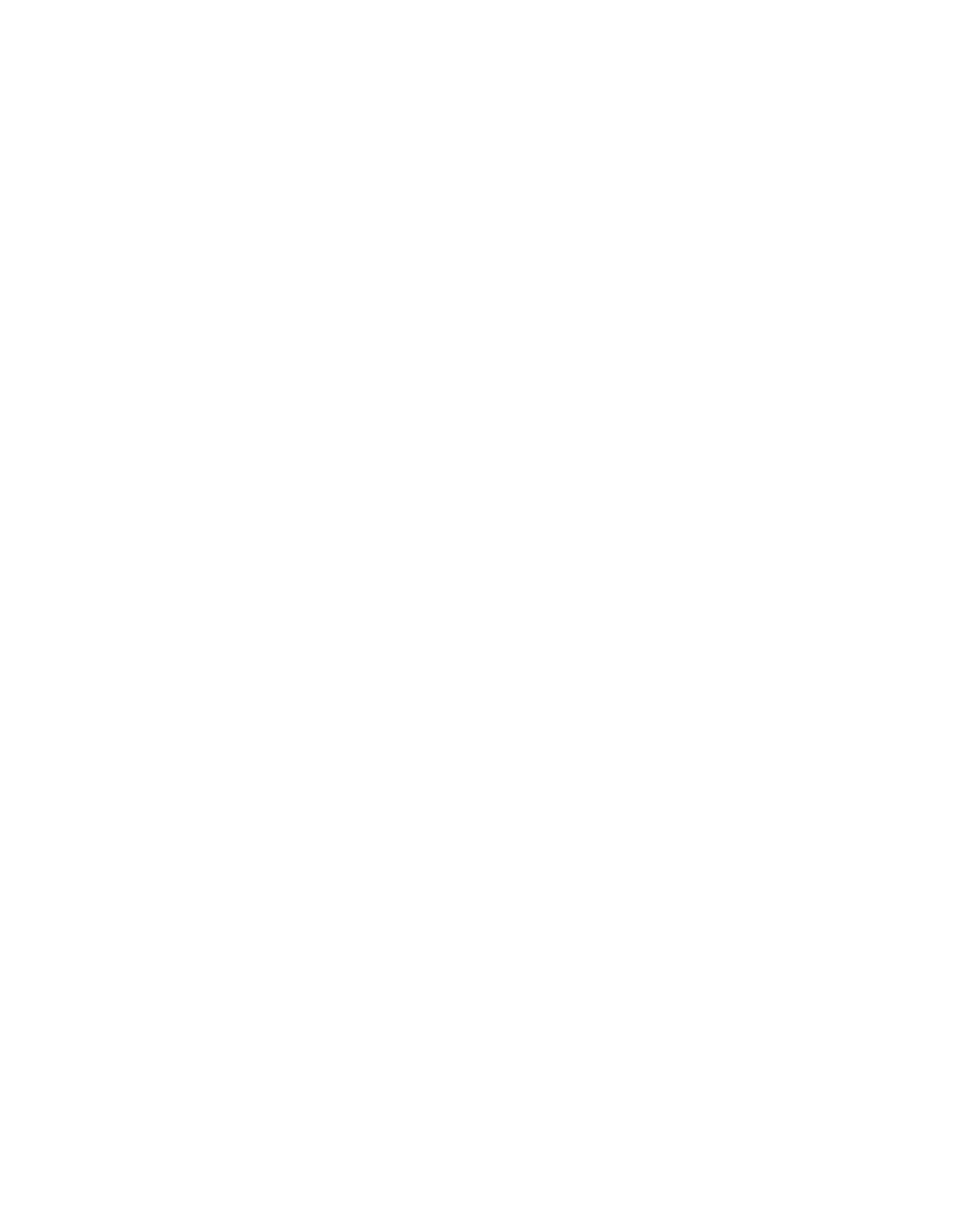| <b>SPARKLE</b> |                                    |               |  |  |
|----------------|------------------------------------|---------------|--|--|
| <b>Date</b>    | <b>Charge</b>                      | <b>Amount</b> |  |  |
|                | <b>June 2021</b>                   |               |  |  |
| 6/5/2021       | <b>Annual Registration</b>         | \$35.00       |  |  |
| 6/5/2021       | <b>June Tuition</b>                | \$50.00       |  |  |
| 6/5/2021       | <b>Uniform Down Payment</b>        | \$200.00      |  |  |
|                | <b>July 2021</b>                   |               |  |  |
| 7/5/2021       | Choreography Camp                  | \$80.00       |  |  |
| 7/5/2021       | <b>July Tuition</b>                | \$50.00       |  |  |
| 7/5/2021       | <b>Practice Wear</b>               | \$100.00      |  |  |
| 7/5/2021       | Team Jersey (new athletes<br>only) | \$70.00       |  |  |
|                | <b>August 2021</b>                 |               |  |  |
| 8/5/2021       | Bookbag and Bow                    | \$140.00      |  |  |
| 8/5/2021       | <b>USASF</b>                       | \$35.00       |  |  |
| 8/5/2021       | <b>August Tuition</b>              | \$50.00       |  |  |
| 8/5/2021       | Music fee                          | \$50.00       |  |  |
|                | September 2021                     |               |  |  |
| 9/5/2021       | <b>September Tuition</b>           | \$50.00       |  |  |
| 9/5/2021       | <b>Competition Gift Fees</b>       | \$20.00       |  |  |
| 9/5/2021       | <b>Balance on Uniform</b>          | \$200.00      |  |  |
|                | October 2021                       |               |  |  |
| 10/5/2021      | <b>October Tuition</b>             | \$50.00       |  |  |
| 10/5/2021      | <b>Competition Fee</b>             | \$100.00      |  |  |
|                | November 2021                      |               |  |  |
| 11/5/2021      | <b>November Tuition</b>            | \$50.00       |  |  |
| 11/5/2021      | <b>Competition Fee</b>             | \$100.00      |  |  |
|                | December 2021                      |               |  |  |
| 12/5/2021      | December tuition                   | \$50.00       |  |  |
|                | January 2022                       |               |  |  |
| 1/5/2022       | January tuition                    | \$50.00       |  |  |
| 1/5/2022       | <b>Coaches Fee</b>                 | \$25.00       |  |  |
|                | <b>February 2022</b>               |               |  |  |
| 2/5/2022       | February tuition                   | \$50.00       |  |  |
| 2/5/2022       | <b>Competition Fee</b>             | \$100.00      |  |  |
|                | <b>March 2022</b>                  |               |  |  |
| 3/5/2022       | <b>March Tuition</b>               | \$50.00       |  |  |
| 3/5/2022       | US Finals/Summit gifts &           | <b>TBD</b>    |  |  |
|                | fees                               |               |  |  |
|                | April 2022                         |               |  |  |
| 4/5/2022       | <b>April Tuition</b>               | \$50.00       |  |  |
|                | <b>May 2022</b>                    |               |  |  |
| 5/5/2022       | May tuition                        | \$50.00       |  |  |

*\*\*Other Fees will be listed below all fee sheets\*\**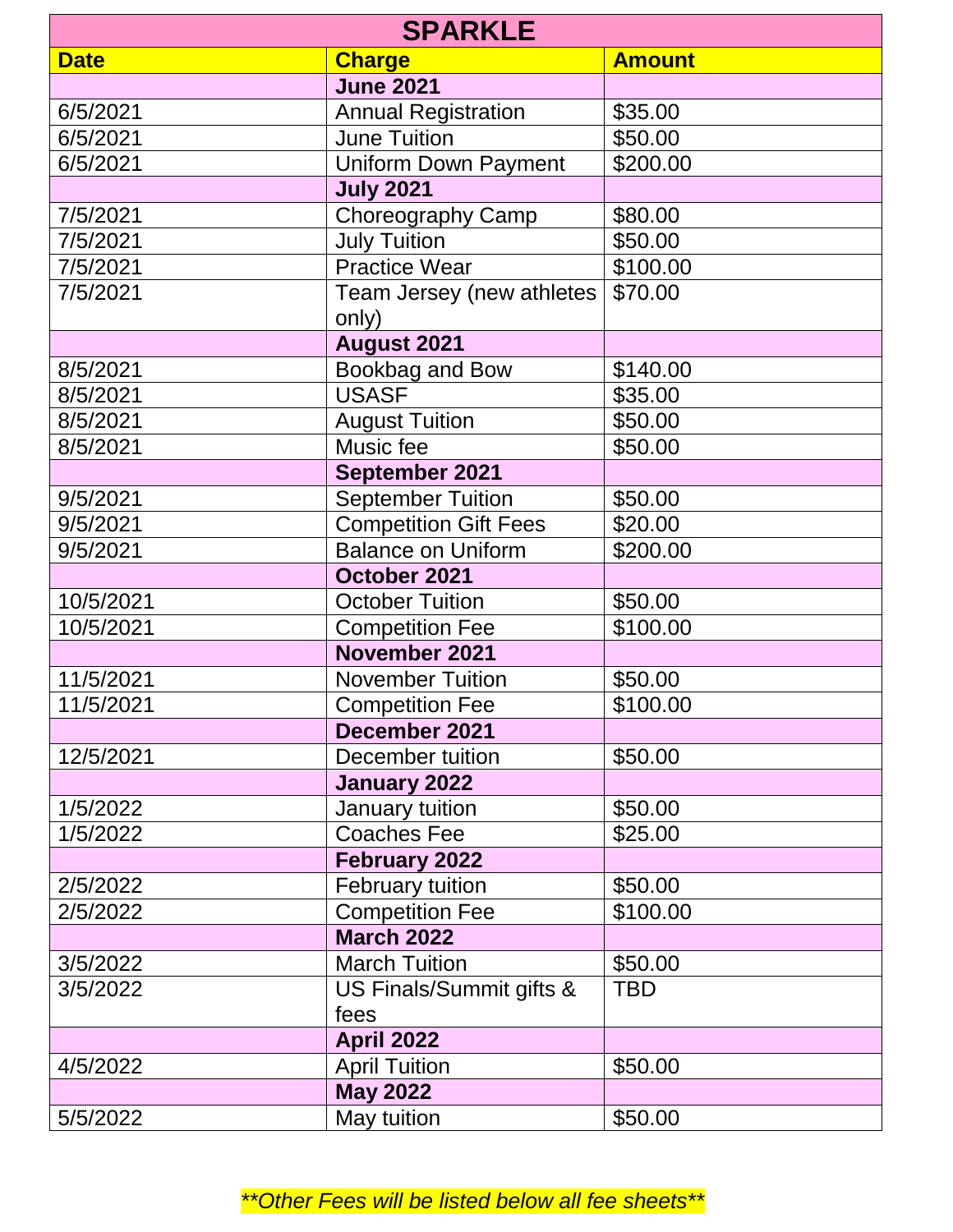| <b>BLUSH &amp; HEAT</b> |                                   |                      |  |
|-------------------------|-----------------------------------|----------------------|--|
| <b>Date</b>             | <b>Charge</b>                     | <b>Amount</b>        |  |
|                         | <b>June 2021</b>                  |                      |  |
| 6/5/2021                | <b>Annual Registration</b>        | \$35.00              |  |
| 6/5/2021                | June Tuition                      | \$80.00              |  |
| 6/5/2021                | <b>Uniform Down Payment</b>       | \$100.00             |  |
| 6/5/2021                | Choreography                      | \$200.00             |  |
|                         | <b>July 2021</b>                  |                      |  |
| 7/5/2021                | <b>July Tuition</b>               | \$80.00              |  |
| 7/5/2021                | <b>Practice Wear</b>              | \$100.00             |  |
| 7/5/2021                | <b>Music Fee</b>                  | \$50.00              |  |
| 7/5/2021                | <b>Uniform Down Payment</b>       | $\overline{$}250.00$ |  |
|                         | August 2021                       |                      |  |
| 8/5/2021                | <b>August Tuition</b>             | \$80.00              |  |
| 8/5/2021                | <b>Competition Hair Piece/Bag</b> | \$140.00             |  |
| 8/5/2021                | <b>Uniform Remaining Balance</b>  | \$215.00             |  |
|                         | September 2021                    |                      |  |
| 9/5/2021                | <b>September Tuition</b>          | \$80.00              |  |
| 9/5/2021                | <b>USASF</b>                      | \$35.00              |  |
| 9/5/2021                | <b>Competition Fee</b>            | \$100.00             |  |
|                         | October 2021                      |                      |  |
| 10/5/2021               | <b>October Tuition</b>            | \$80.00              |  |
| 10/5/2021               | Competition Gifts                 | \$20.00              |  |
| 10/5/2021               | <b>Competition Fee</b>            | \$100.00             |  |
|                         | November 2021                     |                      |  |
| 11/5/2021               | November Tuition                  | \$80.00              |  |
| 11/5/2021               | <b>Competition Fee</b>            | \$100.00             |  |
|                         | December 2021                     |                      |  |
| 12/5/2021               | December tuition                  | \$80.00              |  |
|                         | January 2022                      |                      |  |
| 1/5/2022                | January tuition                   | \$80.00              |  |
| 1/5/2022                | <b>Coaches Fee</b>                | \$25.00              |  |
| 1/5/2022                | <b>Competition Fee</b>            | \$100.00             |  |
|                         | February 2022                     |                      |  |
| 2/5/2022                | February tuition                  | \$80.00              |  |
| 2/5/2022                | <b>Competition Fee</b>            | \$100.00             |  |
|                         | <b>March 2022</b>                 |                      |  |
| 3/5/2022                | <b>March Tuition</b>              | \$80.00              |  |
| 3/5/2022                | <b>Competition Fee</b>            | \$100.00             |  |
| 3/5/2022                | US Finals/Summit gifts & fees     | <b>TBD</b>           |  |
|                         | <b>April 2022</b>                 |                      |  |
| 4/5/2022                | <b>April Tuition</b>              | \$80.00              |  |
| 4/5/2022                | <b>Summit/Finals Fees</b>         | <b>TBD</b>           |  |
|                         | <b>May 2022</b>                   |                      |  |
| 5/5/2022                | May tuition                       | \$80.00              |  |

*\*\*Other Fees will be listed below all fee sheets\*\**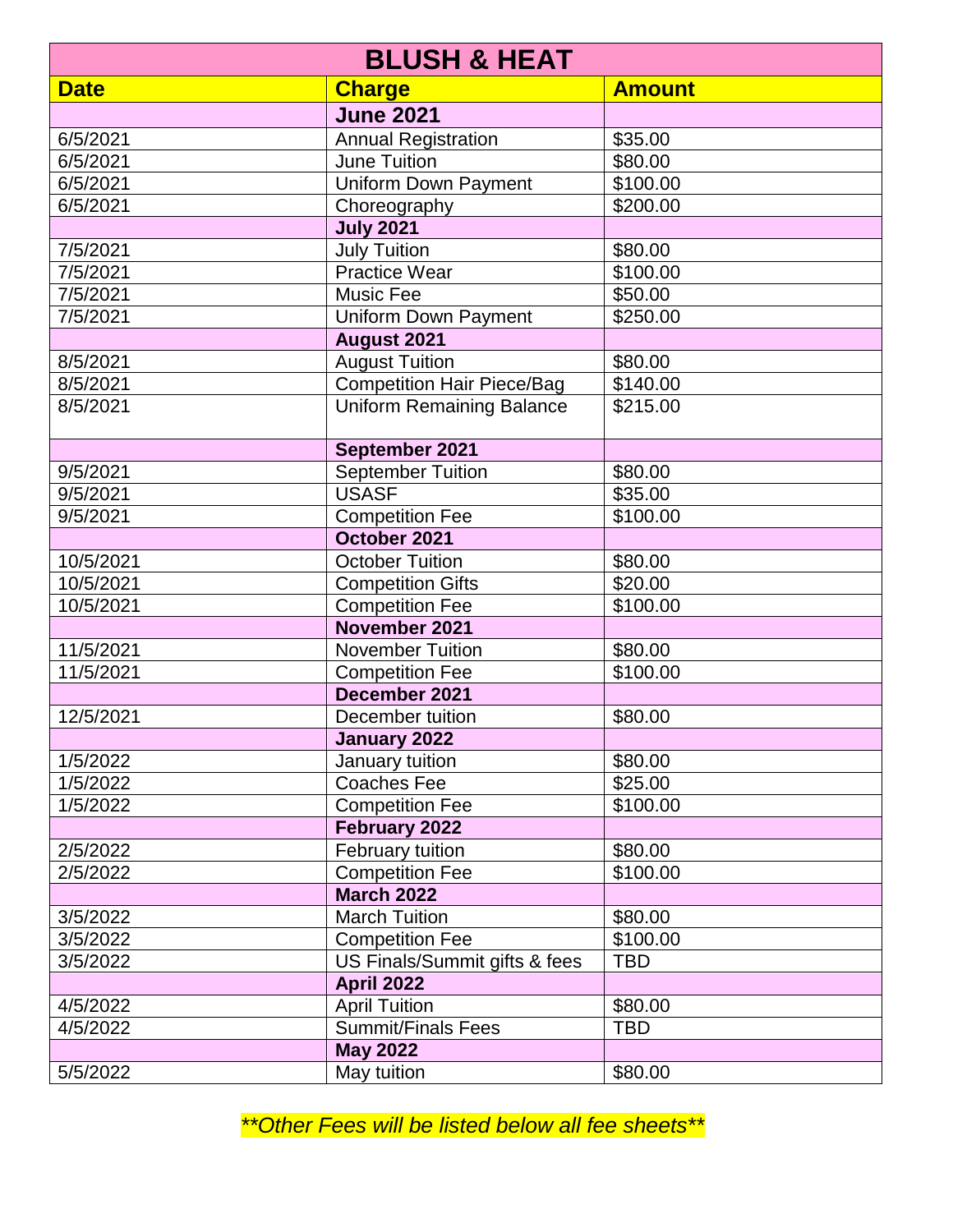| <b>BLUSH &amp; HEAT **CROSSOVERS**</b> |                                   |               |  |  |
|----------------------------------------|-----------------------------------|---------------|--|--|
| <b>Date</b>                            | <b>Charge</b>                     | <b>Amount</b> |  |  |
|                                        | <b>June 2021</b>                  |               |  |  |
| 6/5/2021                               | <b>Annual Registration</b>        | \$35.00       |  |  |
| 6/5/2021                               | <b>June Tuition</b>               | \$90.00       |  |  |
| 6/5/2021                               | Choreography                      | \$300.00      |  |  |
|                                        | <b>July 2021</b>                  |               |  |  |
| 7/5/2021                               | <b>July Tuition</b>               | \$90.00       |  |  |
| 7/5/2021                               | Music Fee                         | \$75.00       |  |  |
| 7/5/2021                               | Practicewear                      | \$135.00      |  |  |
|                                        | <b>August 2021</b>                |               |  |  |
| 8/5/2021                               | <b>August Tuition</b>             | \$90.00       |  |  |
| 8/5/2021                               | <b>Competition Hair Piece/Bag</b> | \$140.00      |  |  |
|                                        | September 2021                    |               |  |  |
| 9/5/2021                               | <b>September Tuition</b>          | \$90.00       |  |  |
| 9/5/2021                               | <b>USASF</b>                      | \$35.00       |  |  |
| 9/5/2021                               | <b>Competition Fee</b>            | \$150.00      |  |  |
|                                        | October 2021                      |               |  |  |
| 10/5/2021                              | <b>October Tuition</b>            | \$90.00       |  |  |
| 10/5/2021                              | <b>Competition Gifts</b>          | \$40.00       |  |  |
| 10/5/2021                              | <b>Competition Fee</b>            | \$150.00      |  |  |
|                                        | November 2021                     |               |  |  |
| 11/5/2021                              | <b>November Tuition</b>           | \$90.00       |  |  |
| 11/5/2021                              | <b>Competition Fee</b>            | \$150.00      |  |  |
|                                        | December 2021                     |               |  |  |
| 12/5/2021                              | December tuition                  | \$90.00       |  |  |
|                                        | January 2022                      |               |  |  |
| 1/5/2022                               | January tuition                   | \$90.00       |  |  |
| 1/5/2022                               | Coaches Fee                       | \$25.00       |  |  |
| 1/5/2022                               | <b>Competition Fee</b>            | \$150.00      |  |  |
|                                        | February 2022                     |               |  |  |
| 2/5/2022                               | February tuition                  | \$90.00       |  |  |
| 2/5/2022                               | <b>Competition Fee</b>            | \$150.00      |  |  |
|                                        | <b>March 2022</b>                 |               |  |  |
| 3/5/2022                               | <b>March Tuition</b>              | \$90.00       |  |  |
| 3/5/2022                               | <b>Competition Fee</b>            | \$150.00      |  |  |
| 3/5/2022                               | US Finals/Summit gifts & fees     | <b>TBD</b>    |  |  |
|                                        | <b>April 2022</b>                 |               |  |  |
| 4/5/2022                               | <b>April Tuition</b>              | \$90.00       |  |  |
| 4/5/2022                               | <b>Summit/Finals Fees</b>         | <b>TBD</b>    |  |  |
|                                        | <b>May 2022</b>                   |               |  |  |
| 5/5/2022                               | May tuition                       | \$90.00       |  |  |